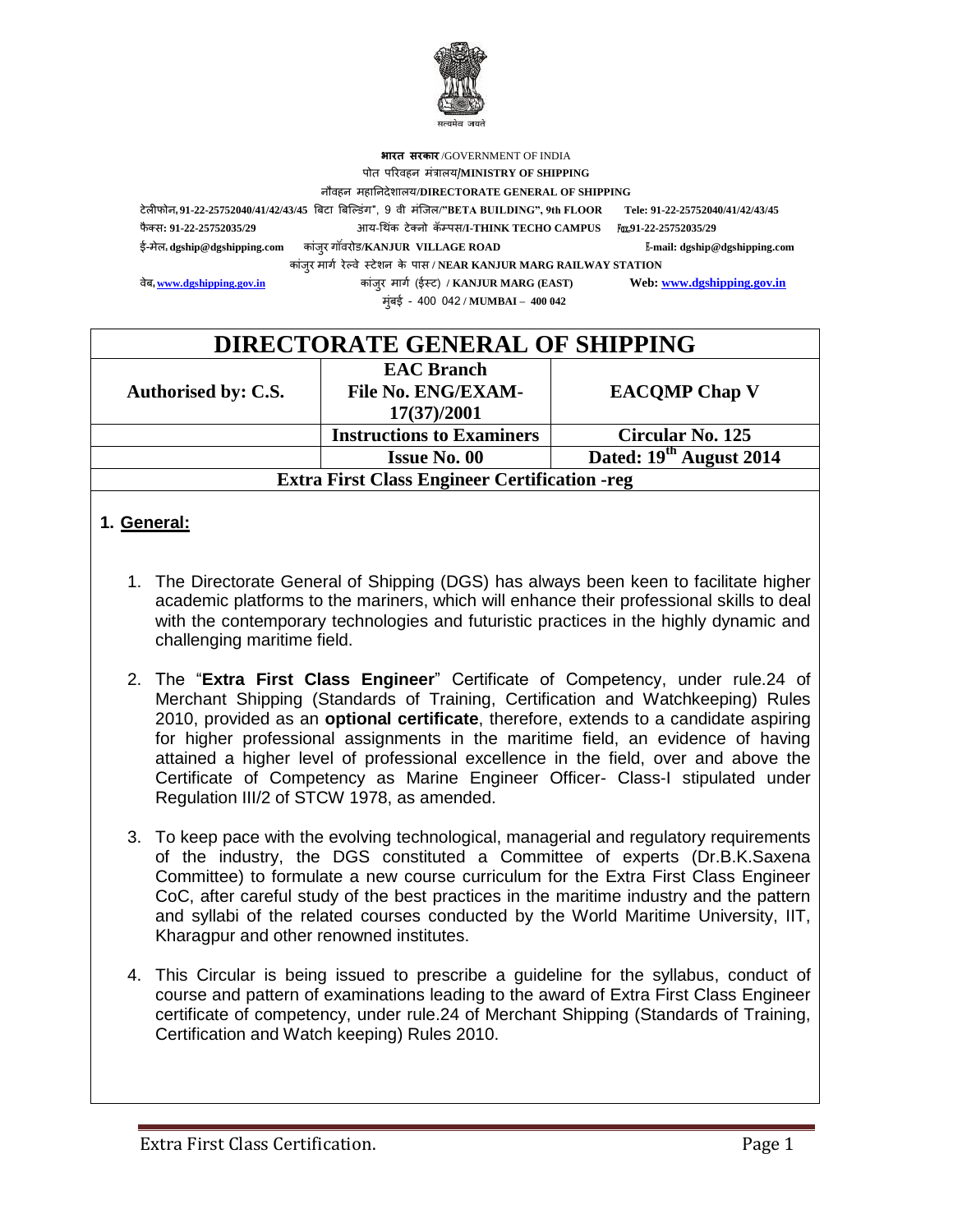## **2. Course Curriculum:**

1. The Examination and Assessment for the Extra First Class CoC will cover 12 subjects divided equally in Part A and Part B. The subjects are as given below:

## **Part A**

- A.1. Law of the Sea & Maritime Law
- A. 2. Risk Management & Marine Insurance
- A. 3. Shipping, Economics & Finance
- A. 4. Marine Materials & Corrosion of Marine Structures
- A. 5. Advanced Electrical, Electronic and Control Engineering Knowledge
- A. 6. Environment Protection & Energy Management in the Maritime industry.

## **Part B**

- B. 1. Maritime Regulations
- B. 2. Management Techniques & Applications
- B. 3. Naval Architecture
- B. 4. Vibration Engineering
- B. 5. Advanced Marine Engineering Knowledge
- B. 6. Human Element
- 2. The detailed syllabi is attached as **[Appendix-I](#page-4-0)** to this circular.
- 3. Candidate can select any five subjects out of the six from each Part and therefore shall satisfactorily complete the course and assessment of a total of ten subjects to consider for the award of the Extra First Class CoC.

## **3. Conduct of Course**

- 1. The conduct and coordination of course will be undertaken by an institute designated for the purpose by the Directorate General of Shipping, and will spread over two semesters, Semester-I (January-June) covering Part A and Semester-II (July-December) covering Part B.
- 2. The candidates are required to apply directly to the designated institute in order to enroll for the course and the conduct of course will be in correspondence mode with the provision for contact classes by the institute on demand from the candidates and if the institute so decides.

## **4. Assessment:**

- 1. The assessment of the subject will be based on combination mode of **assignment and examination**. The weightage for the two may be different for different subject, as decided by the institute conducting the course. However, at no time the weightage for examination shall be less than 60%.
- 2. Institute conducting the course should ensure that the assignments are so designed that the analytic ability of the candidate is explored and evaluated, and the assignments in each subject should help in assessing the knowledge, comprehension, application and analytical capabilities of the candidates for different modules. The institute is required to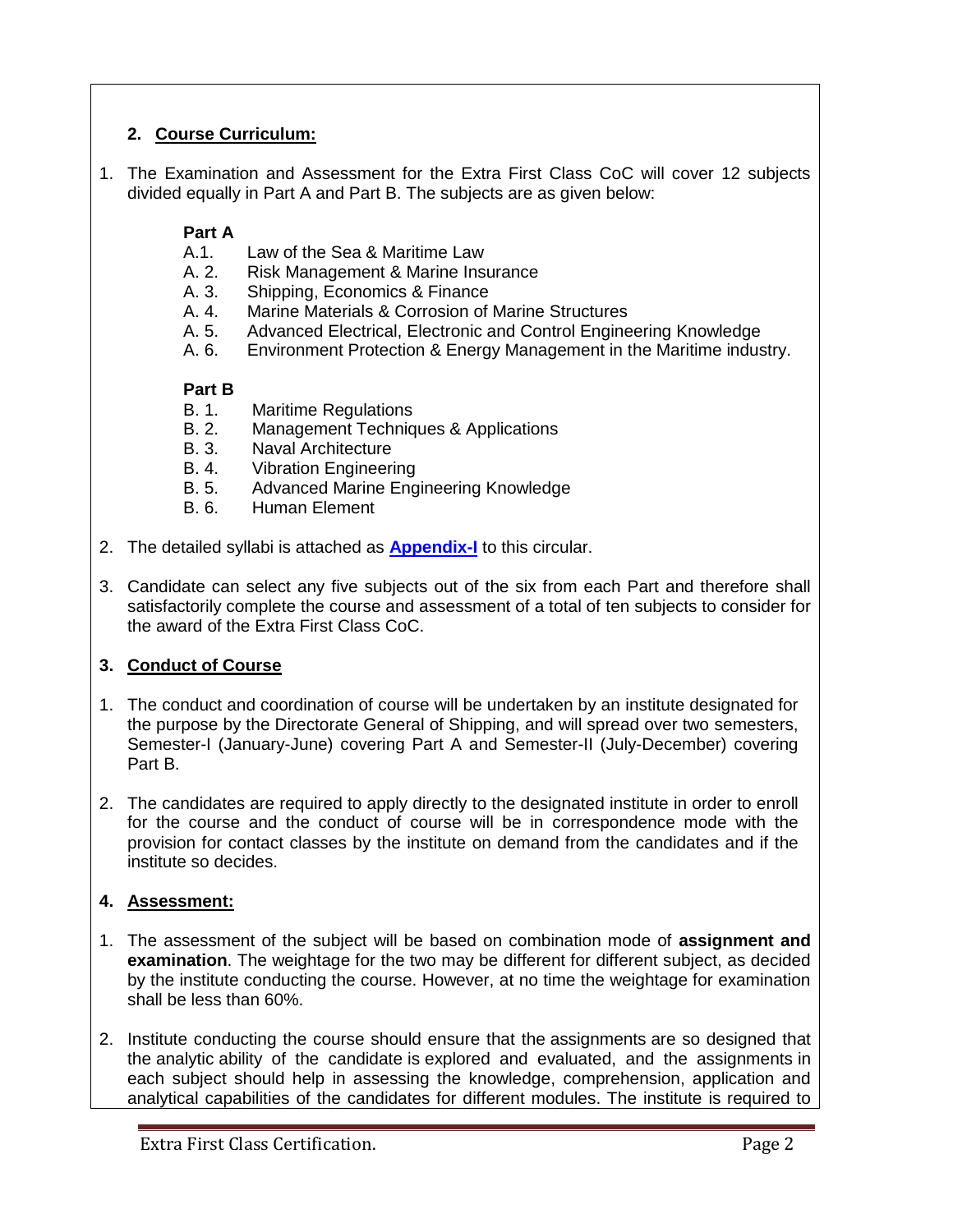prepare the guidelines for the written assignment and it should be a dynamic document to be updated from time to time with the consent of the Chief Examiner of Engineers.

- 3. The Examination for all subjects is expected to be conducted by the Directorate General of Shipping, twice in a year ie. in **June and December** every year. However, the candidates applying for the examination have to satisfactorily complete the course for the respective subjects, including the assignments, if any, as per the schedule prescribed by the institute, but in any case before  $31<sup>st</sup>$  May and  $30<sup>th</sup>$  November, respectively.
- 4. The assignments will have to be evaluated by the institute conducting the course. The records of the evaluated assignments are to be kept in electronic format for future verification.
- 5. The designated institute conducting the course shall issue a certificate of completion of course to the candidate, mentioning the subjects he has satisfactorily completed along with the marks scored for the assignment part, if any, and also forward the details to that effect to the Mercantile Marine Departments, conducting the examinations by  $5<sup>th</sup>$  June and 5<sup>th</sup> December, respectively.
- 6. The duly filled-up applications from the candidates for the Examination shall reach the respective Mercantile Marine Department by  $15<sup>th</sup>$  June and  $15<sup>th</sup>$  December for the examination in June and December, respectively.
- 7. Pass marks for each subject would be 50%. Candidates who fail to pass a subject would need to reappear for the written examination. They however, would be exempted to submit assignments again if they have secured 50% or more marks in such assignments.
- 8. The course and examination need to be successfully completed within a maximum of five years from the date of first enrollment for the course, failing which, the candidate has to undergo the complete course and examination all over again.

## **5. Exemptions:**

- 1. Candidates who have partly completed the Extra-First Class examination on the basis of existing syllabus have the option to migrate to the new syllabus, with due credits for the subjects he has successfully completed under the existing syllabus. However, in-case of candidates who are only left with dissertation under the existing extra first class syllabus will be required to complete the same by  $31<sup>st</sup>$  December 2016, failing which he has to take examination of subjects of Part A and Part B under the new syllabus for which he was not examined under the old syllabus of Part A and Part B.
- 2. The candidates who have successfully completed M.Sc degree in Maritime Affairs covering all aspects of "Administration of Maritime Safety and Environmental Protection from the World Maritime University, Malmo, Sweden or PGDMOM from IIT, Kharagpur shall be exempted from the following subjects and can therefore take credit for the same:-

## **Part A**

- A1. Law of the Sea & Maritime Law
- A3. Shipping, Economics & Finance
- A4. Marine Materials & Corrosion of Marine Structures
- A5. Advanced Electrical, Electronic and Control Engineering Knowledge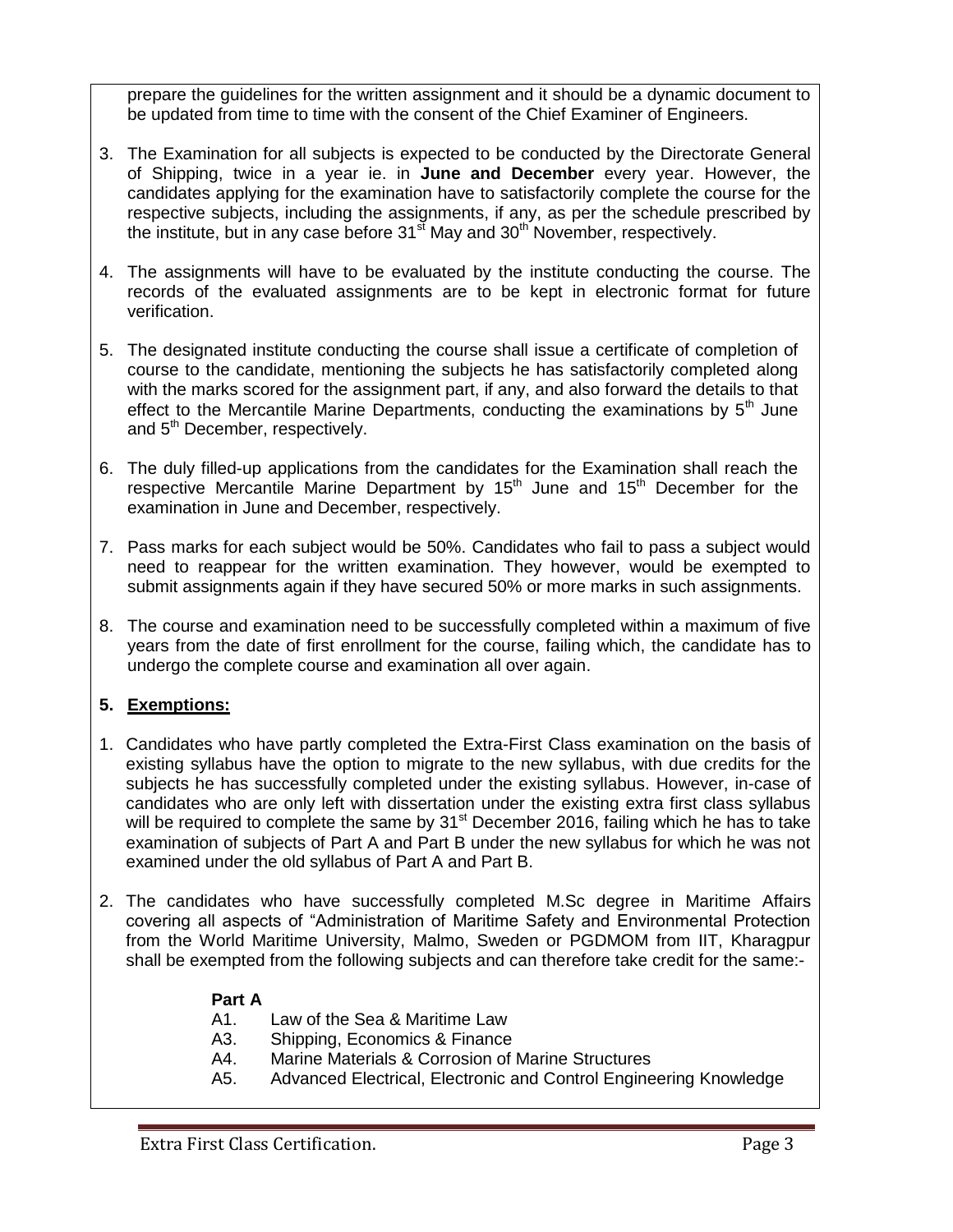#### **Part B**

- B1. Maritime Regulations
- B2. Management Techniques & Applications
- B3. Naval Architecture
- B4. Vibration Engineering
- 3. Candidates falling under the category mentioned at sub-para 5.2 above, would therefore have to clear two subjects, one each from Part A and Part B, out of the remaining four subjects (ie.A2, A6, B5 and B6).
- 4. Candidates who have successfully completed Post Graduate course from World Maritime University, Malmo, Sweden in Maritime Affairs in streams other than those mentioned at sub-para.5.2 above are required to clear four subjects, two each from Part A and Part B out of six subjects (ie. A4, A5, A6 and B3, B4 and B5).

### **6. Fees:**

- 1. The fees for Course shall be paid by the candidates directly to the institute conducting the course, at the time of their enrollment.
- 2. The fees for the Examination & Certification shall be paid to the Mercantile Marine Department, conducting such examinations as provided under Merchant Shipping (Standards of Training, Certification and Watch keeping) Rules 2010.

This circular is issued with the approval of the competent authority and comes into effect from the date of issuance.

Sd/-

**(Ajithkumar Sukumaran) Dy. Chief Surveyor-cum-Sr. Dy. Director General (Tech)**

**Enclosure: [Appendix-I-](#page-4-0) Detailed Syllabus.**

**To,**

- 1. Principal Officer, Mercantile Marine Department, Mumbai/Kolkata/ Chennai/ Kandla/Cochin.
- 2. Surveyor-in-Charge, Mercantile Marine Department, Goa/Jamnagar/Port Blair/ Visakhapatanam /Tuticorin /Delhi /Haldia/ Paradip /Mangalore.
- 3. All Recognised Organizations.
- 4. Indian National Shipowner's Association (INSA), Mumbai.
- 5. Sr. PS to DG/CS/NA/CSS/Jt.DG for information.
- 6. Hindi Cell, DGS, for Hindi translation.
- **7.** Guard file, DGS, GoI.
- **8.** Computer Cell, DGS, for uploading on website.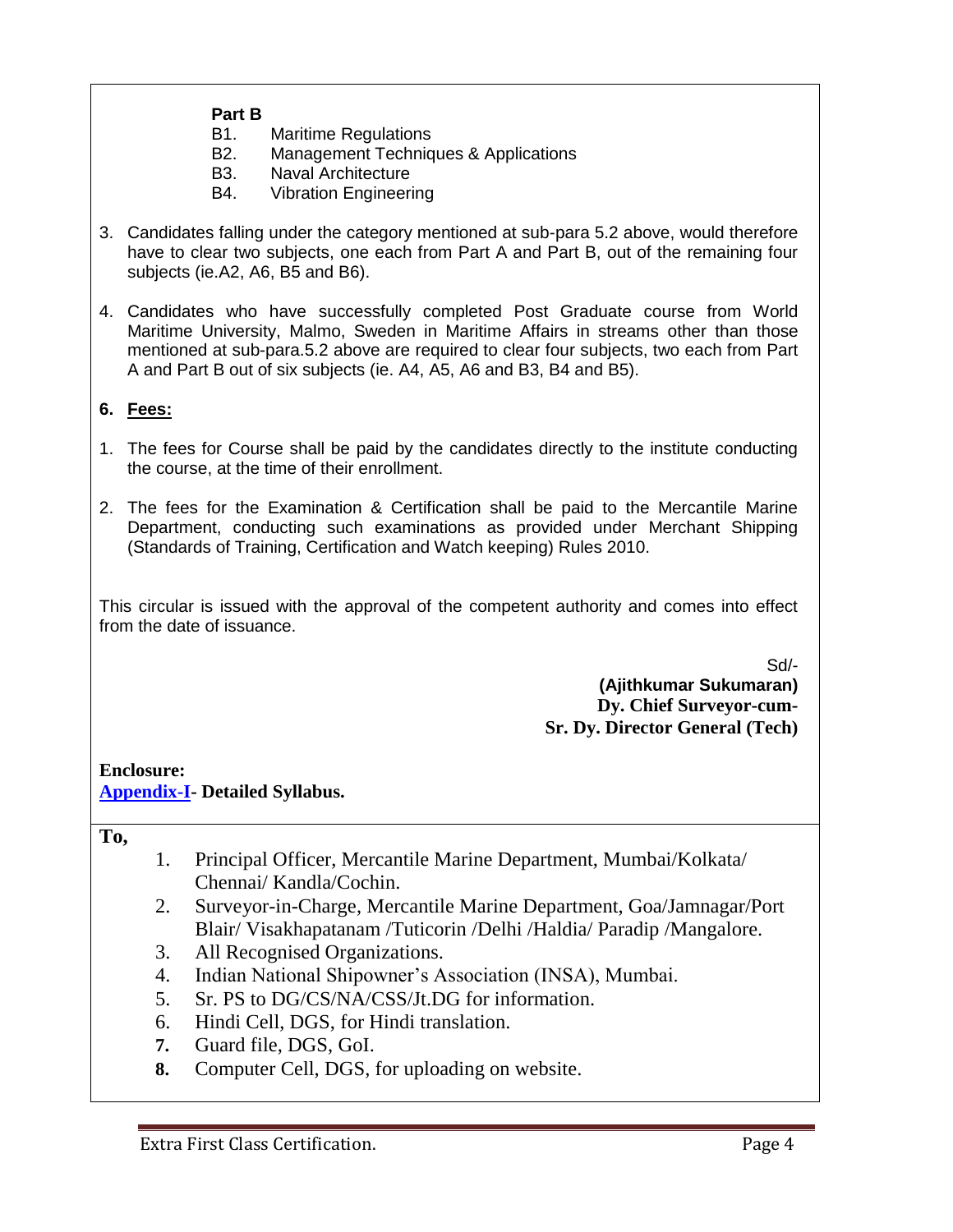## **Appendix-I DETAILED SYLLABI- EXTRA FIRST CLASS**

<span id="page-4-0"></span>**Sr.No. Subject**

## **PART A**

**A1. Law of the Sea & Maritime Law**

Law of Contract - general principles, essential features of a contract, types of contracts, breaches and their remedies; Bailment and its features; INCOTERMS 2010, Special Contracts - Indemnity and Guarantee;

Law of Agency - general principles, types of agencies, legal relationship between the parties involved, breach of warranty of authority and termination of agency; Tort negligence in shipping and defences against tortious liabilities; Freight &types of freights; Fundamental of ship chartering – Voyage Charter, Time Charter, Bareboat Charter.

UN Convention of the Law of the Sea & Maritime Zones of India Act, 1976; Arrest of Ships- International Convention on the arrest of ships.

Maritime Arbitration -- methods of dispute resolution; arbitration: The Arbitration and Conciliation Act, 1996 (Indian); Convention on Facilitation of International Maritime Traffic, 1965 (FAL Convention of IMO).

Bill of Lading and the Indian Bills of Lading Act, 1856, ; Law of Carriage: the Indian Carriage of Goods by Sea Act, 1925, as amended; Hague-Visby Rules and Hamburg Rules; Rotterdam Rules: MMTG Act 1993, as amended.

Collision law -- Related Convention and apportionment of blame; Salvage and Towage and Related contracts; Lloyds Open Form; International Convention on Salvage, 1989;Limitation of Liability of Carrier -- Related conventions and method of Calculations; Admiralty Jurisdiction -- Methods of enforcement of marine liens and arrest of vessels; Maritime and possessory liens -- claims accepted as maritime lien; order of priorities; subjects of maritime liens; arrest and jurisdiction; International Conventions related to Pollution Claims -- Civil Liability Protocol,1992 and Fund Protocol, 1992 as amended; OPA 1990; The Customs Act, 1962; Marine Frauds -- Preventive measures and role of International Maritime Bureau.

## **A2 Risk Management & Marine Insurance**

Risk management : concept, process and practice; Fundamental precepts of safety and risk, including risk assessment, safety and Formal Safety Assessment (FSA); Relationship between risk assessment and maritime casualty investigation; Emergency preparedness measures and contingency planning as part of the overall risk management process;

Origin and history of insurance; Principles of insurance and their applications to marine insurance – insurable interest, utmost good faith, indemnity, subrogation, contribution and proximate cause;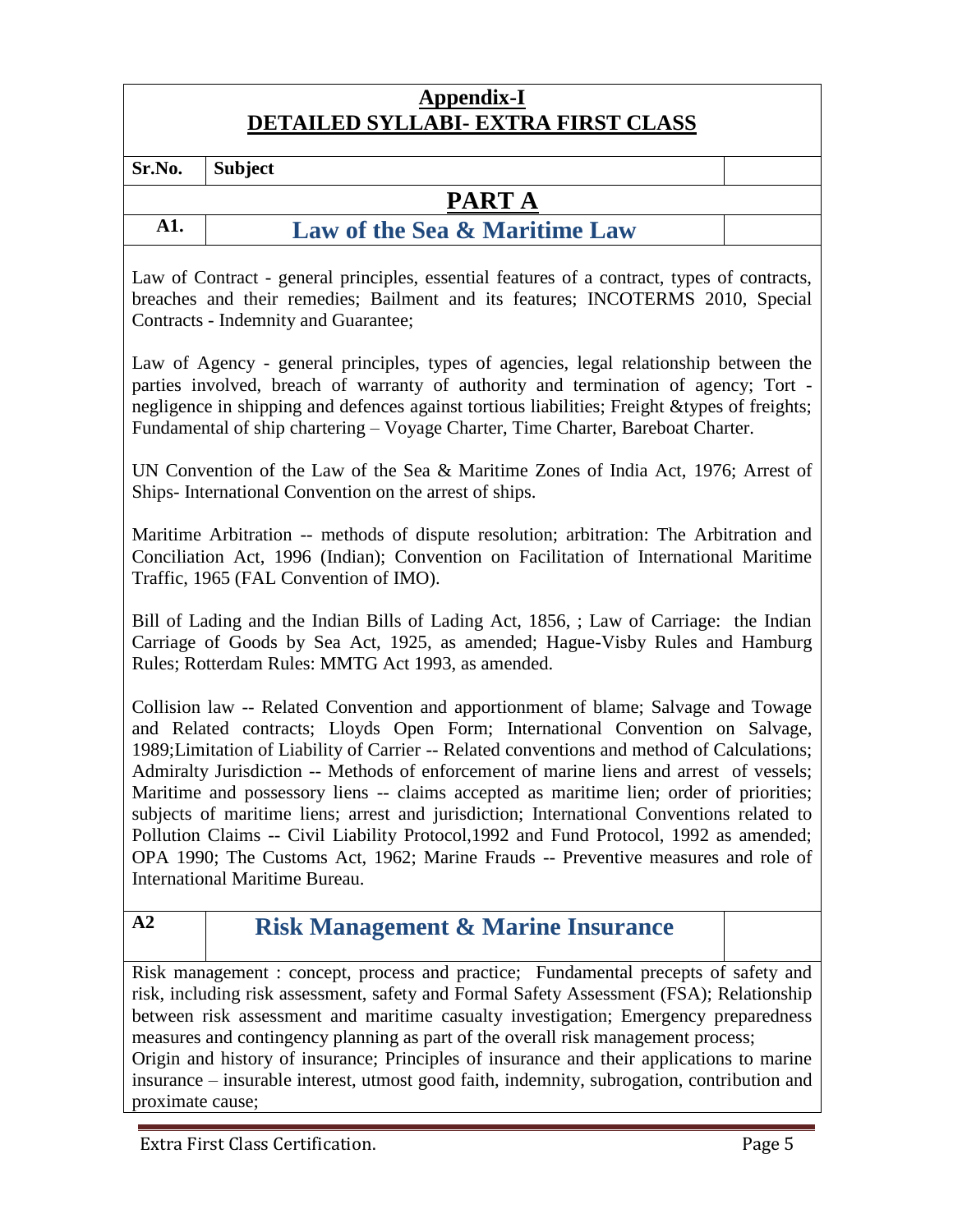Types of losses; Partial Loss or Particular Average, Total Loss – Actual Total Loss (ATL) & Constructive Total Loss (CTL); General Average; salvage and sue &labour expenses Marine insurance markets in India and abroad -GIC and its subsidiaries; Lloyd's of London; Hull and machinery insurance - relevance of statutory and classification certificates, basis of underwriting/rating; Relevant Clauses of time policy;

Liability and insurance of liabilities; concept of mutual insurance and Protection & Indemnity clubs; international pool of P & I clubs; liabilities related international conventions.

Insurance claims, surveys, documentation and procedure; standard, non-standard and exgratia claims; Legal aspects of insurer's recovery claims against shipowner; General Average - principles and practice; York Antwerp Rules 1994; general average adjustment; Protection and Indemnity Clubs -- risks covered and practice; Insurance implication of Piracy- Kidnap &Ransom (KR) Insurance.

# **A3 Shipping, Economics & Finance**

Fundamentals of economics, basic concerns and special features of transport and maritime transport; To apply economic principles to maritime transport; effect of supply and demand on shipping markets; Cost structure in shipping; direct & indirect operating expenses; Importance of IOE per day;

Basic knowledge in shipping and port management; Sale and purchase of ships - process; role of brokers; inspection and valuation; memorandum of agreement; standard forms including SALEFORM; necessary documentation; standard contracts for new building and demolition;

Commercial operations – liner trade and chartering; voyage and time charters; clauses of charter party that are related to technical operations; performance evaluation.

Shipping Economics- Investment appraisal in shipping; payback, NPV and IRR methods; Economics of scrapping and laying up of ships; Budget and cost control in shipping; Financing of ship acquisition; investment in shipping; sources of finance; payments for purchase and/or construction of ships from abroad;

Foreign exchange - impact of exchange rates on shipping; Relevant sections of legislation e.g., Foreign Exchange Management Act, 1999 (including all amendments and revisions) regarding *remittances* for - (a) Collection of freight, (b) Acquisition of ships (c) Other related matters; Role of banks in shipping and banking procedures regarding documentary credit/UCP 600;

Ports and Harbour-infrastructure and their role in marine transportation, inter-modal transportation; Uncertainties in economic variables and their effect on economic evaluation; information Technology Applications, Ship Production Process.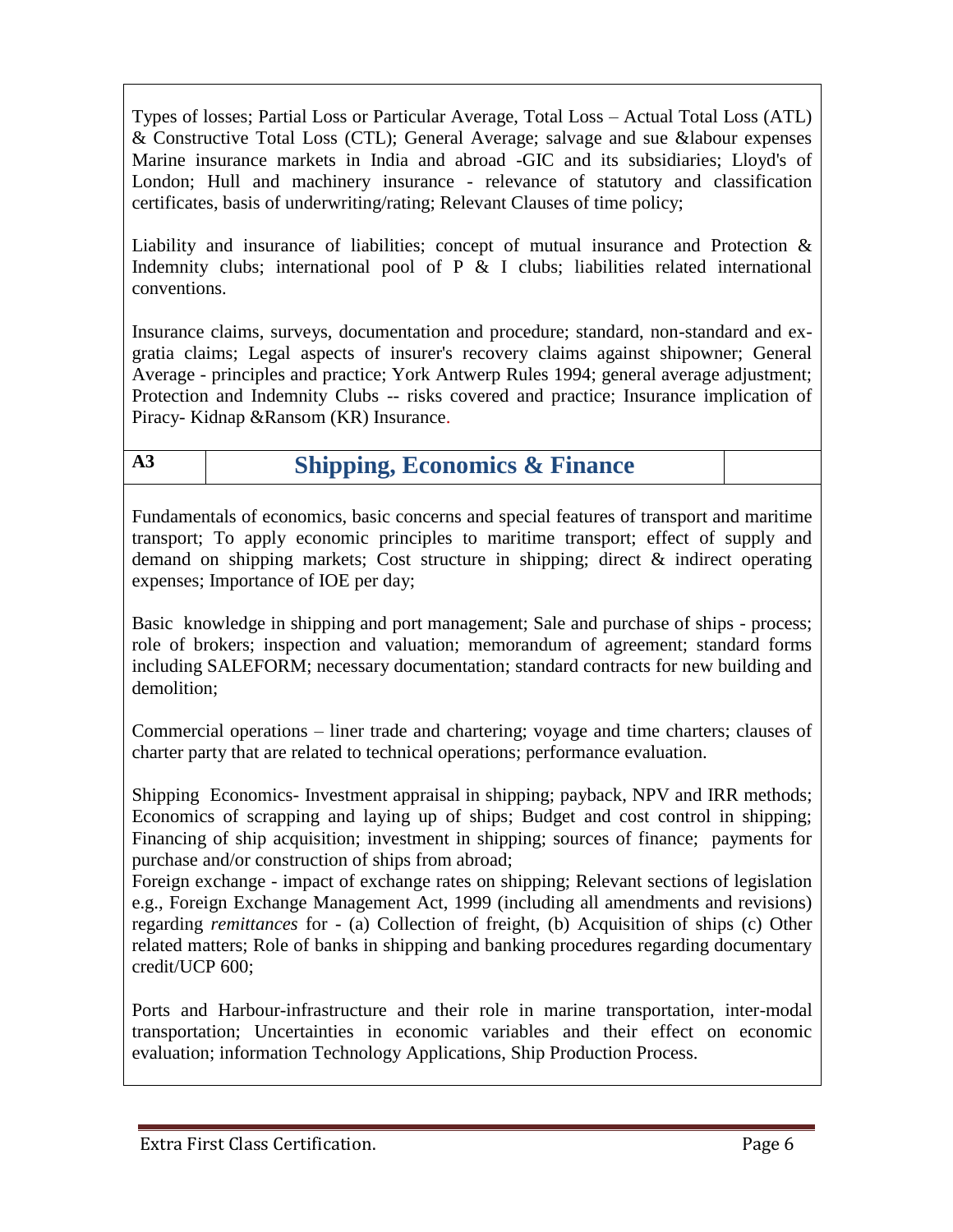| A <sub>4</sub> | <b>Marine Materials &amp; Corrosion of</b>                                                                                                                                                                                                                                                                                                                                                                                                                                                                                                                                                                                 |  |
|----------------|----------------------------------------------------------------------------------------------------------------------------------------------------------------------------------------------------------------------------------------------------------------------------------------------------------------------------------------------------------------------------------------------------------------------------------------------------------------------------------------------------------------------------------------------------------------------------------------------------------------------------|--|
|                | <b>Marine Structures</b>                                                                                                                                                                                                                                                                                                                                                                                                                                                                                                                                                                                                   |  |
| applications.  | Classification society requirements and other national and international material standards-<br>selection of materials for marine construction. Steel: Shipbuilding quality steels-mild<br>steels, HY steels, HSLA steels, Iron-carbon diagram, cooling processes and their effects<br>on mechanical properties, Stress-strain characteristics. Composite material in marine                                                                                                                                                                                                                                               |  |
|                | Requirements for welded construction of ships. Weld induced distortions, distortion<br>mitigation techniques. Welding flaws reason for same. Concept of welder's qualification.                                                                                                                                                                                                                                                                                                                                                                                                                                            |  |
| useful usage   | Material Failure tests and evaluations: Metal behavior under different environments,<br>Experimental methods of testing rate of atmospheric oxidation and thermal oxidation by<br>Marker test, Thermogravimetric test, salt spray test etc. Identification of surface,<br>subsurface and deep seated discontinuities in metals by suitable NDT techniques.<br>Introduction to fracture mechanics to evaluate the tolerance limit of surface flaws for                                                                                                                                                                      |  |
|                | Corrosion Principles: Factor influencing corrosion-types of corrosion- electrochemical<br>aspects-environmental effects-metallurgical effects- mechanism of corrosion-galvanic or<br>two metal corrosion - crevice corrosion--corrosion atmospheric corrosion-pitting-inter<br>granular corrosion-selective leaching -erosion corrosion-stress corrosion-hydrogen damage<br>- fatigue corrosion - corrosion due to biofouling- microbial corrosion-corrosion rate<br>expressions - corrosion rate measurements.                                                                                                            |  |
|                | Corrosion Control and Prevention: Materials selection-alteration of environments - design<br>for cathodic and anodic protection -- comparison of cathodic and anodic protection-<br>protective coating - metallic coating and other inorganic coat inorganic coating-coating<br>system selection-paint system-protection by means of paints-antifouling paints-corrosion<br>protection system of hull structure-corrosion control by GRP- biofouling control-<br>corrosion inhibitors-anodic inhibitor-marine coating -corrosion resistant materials for<br>propellers, pumps, system, heat exchangers, hulls, wire ropes. |  |
| A <sub>5</sub> | <b>Advanced Electrical, Electronic and Control</b>                                                                                                                                                                                                                                                                                                                                                                                                                                                                                                                                                                         |  |
|                | <b>Engineering Knowledge</b>                                                                                                                                                                                                                                                                                                                                                                                                                                                                                                                                                                                               |  |
|                | Cable & Insulation: Cables and layout, International Protection ratings, fittings in<br>hazardous areas, classification of insulation.                                                                                                                                                                                                                                                                                                                                                                                                                                                                                     |  |
|                | Protective relaying: Primary and back up protection, principle of working and<br>characteristics of Induction type relays, static and digital relays, protection of alternators,<br>motors, transformer and busbar.                                                                                                                                                                                                                                                                                                                                                                                                        |  |

High Voltage system: Requirements of classification societies, mandatory rules with/without earthing, interference with control system, safe practice while watch keeping

T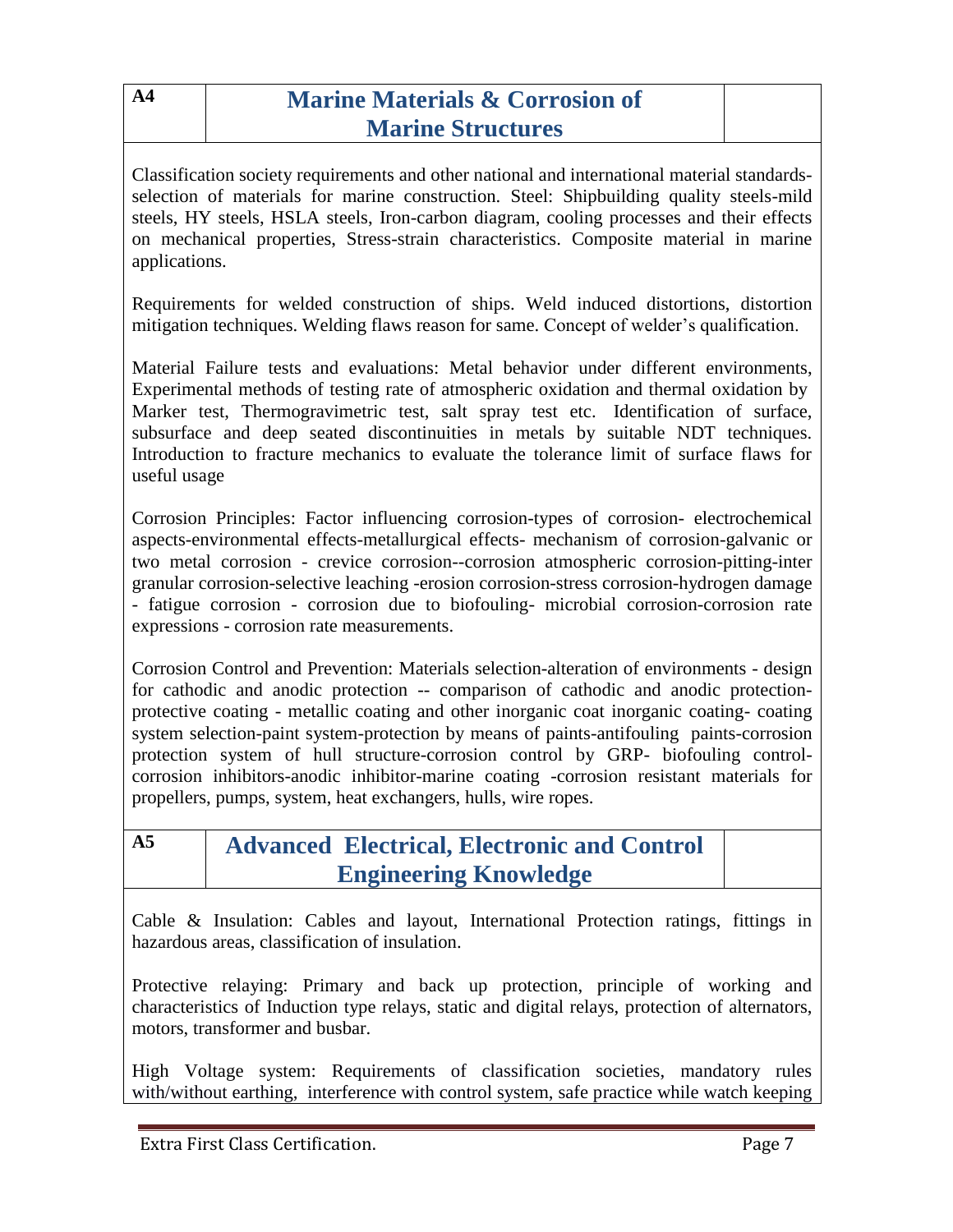and maintenance, switching and isolation procedure, various circuit breakers, lay out of system, rating of switch gear.

Propulsion Systems: Comparisons between Electric, Steam and Diesel driven propulsion systems, DC Propulsion motors: Constant Voltage Propulsion system, Induction propulsion motors, High Temperature Super-conducting motors, Harmonics.

Microcontroller: Number formats and operations, Fixed point 8 bit numbers representations of signed integers and fraction, Floating Point Numbers. Generation of PWM signals, sinusoidal pulse width modulation, ADC and DAC interface, Assemblers and assembly language programming.

Review of Power Devices: Power MOSFET, IGBT, Thyristor (SCR), GTO, IGCT, gate trigger circuits, commutation circuits and class, natural & forced commutation, comparison of power devices.

Speed Control: AC-DC converters: 3-phase half wave converters, single-phase dual converters. DC-DC converters : Step-down chopper, step-up chopper, 2-quadrant & 4 quadrant chopper, DC-AC converters:1-phase half bridge and full bridge, 3-phase inverter 180º and 120º conduction, Synchroconverter, Servo converter, Soft start technique. AC-AC converters: Application of cycloconverter in electric propulsion onboard.

Instrumentation and Control: Review of control systems; process control loop, PID control, modern control systems; PLC, PAC, SCADA, Field Bus, Introduction to motion control systems. Review of sensors; Temperature, Pressure, Flow, Level, Humidity, Viscosity etc, Smart sensors, introduction to wireless sensor networks.

# **A6 Environment Protection & Energy Management in the Maritime Industry**

Pollution:- the science, mechanisms and technologies for pollution monitoring and control, and the institutions within the United Nations system; To consider integrated management principles and approaches such as ecosystem-based management and integrated coastal and ocean management, in place for the achievement of healthy, resilient and sustainable marine ecosystems;

Marine pollution problems related to shipping and port development such as ballast water, dredging and spills from ships, and other significant global drivers including population migration to coasts, increasing urbanization and industrialization, land based pollution and climate change, and their impact on habitats and biodiversity, economic development and human well-being; Trends and trajectories of these pressures and impacts and the international, national and local responses that are being employed to address them; UNFCC & Kyoto Protocol and its impact in shipping; Concerns and challenges of developing countries, particularly from maritime sector.

The International Convention for the prevention of pollution from ships (MARPOL) Annex VI, inter-alia: Ship Energy Efficiency Management Plan (SEEMP); Energy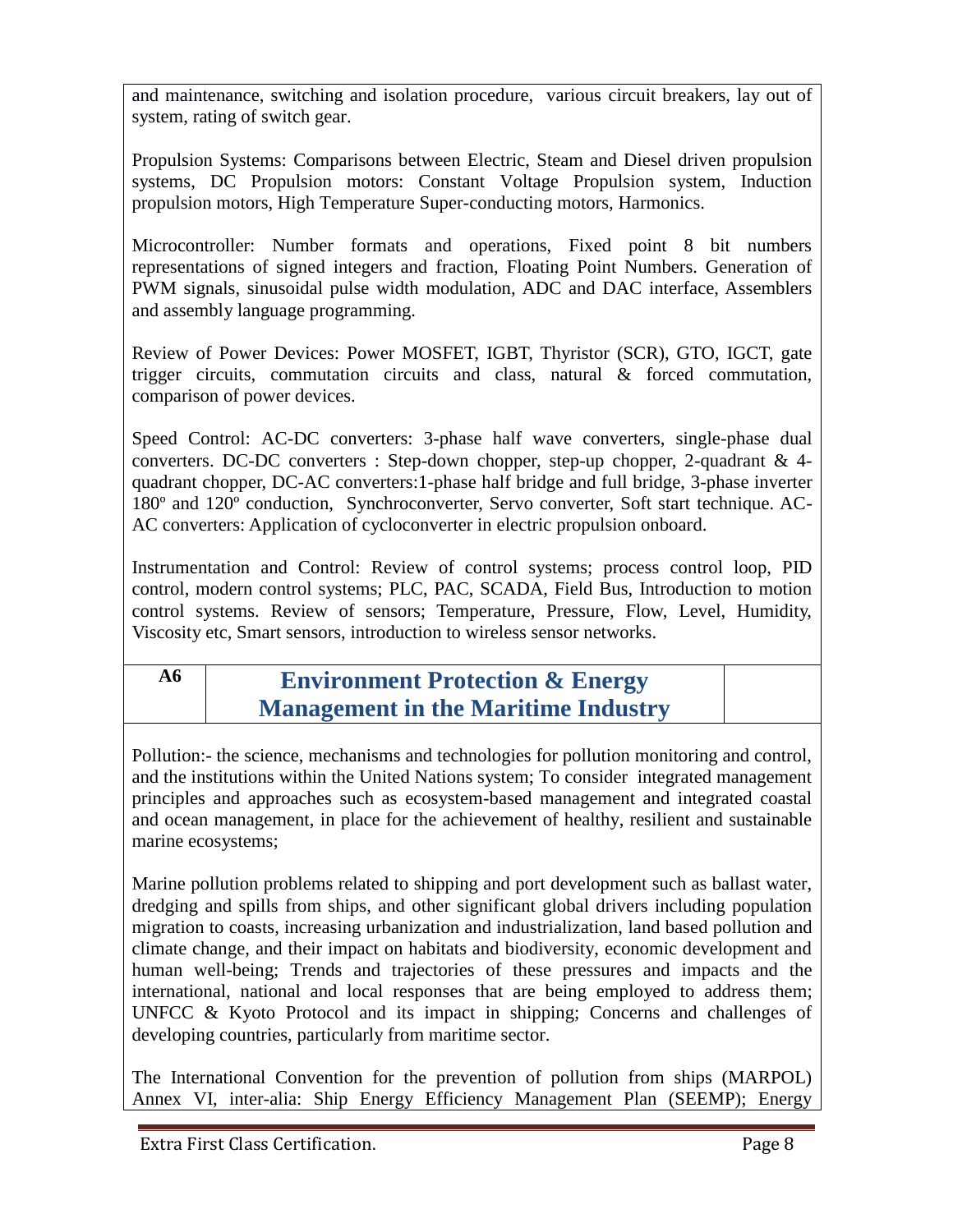Efficiency Operational Indicator (EEOI); Energy Efficiency Design Index (EEDI); Compliance timeframes and issues; Market based measures (MBMs) for GHG reduction.

Design and construction of more efficient vessels; Maintenance, Measurement and Management strategies towards sustainable development; Innovations including usage of sustainable marine renewable energy resources to tap into the power of the wind, solar and tidal energy; Reduction of Carbon dioxide –Regulation vs Responsibility (CSR aspects of emission); Energy efficiency calculations for a complete power generation plant; Fuel management and energy efficiency technologies and operational practices.

Ballast Water Convention 2004; Antifouling Convention 2001; Recycling of Ships: Hong Kong Convention;

# **PART B**

# **B1 Maritime Regulations**

IMO Conventions, IMO Codes, IMO Guidelines; Knowledge of National Legislation, Knowledge of International Legislation & Regulations; Merchant Shipping Act, Merchant Shipping Rules; relevant sections from IV Act 1917, Indian Port Act 1908, and Indian Port Trust Act 1948.

Role of Govt.in policy formulation & administration of maritime affairs; To provide an overview of the various international institutions involved in shipping and maritime affairs, including UN agencies and inter-governmental and non-governmental organisations and their interrelationship.

Structure & functions of various maritime bodies,(MMDs, Maritime boards etc) and their jurisdiction; Registration of ships; Statutory survey & Certification; Flag State implementation and Port State Control; different MOUs, benefits and usefulness of information; Marine Accidents: Reporting/Investigation.

Role of Recognized Organizations; role of Classification Societies and their structure; IACS & Common Structural Rules; IMO RO Code.

Flag of convenience/open registry countries, their effect on shipping, ITF, Second International ship Registers; IMO Member State Audit Scheme.

Latest Conventions and impacts: Bunker Convention; Nairobi Convention; HNS Convention etc.

**B2 Management Techniques & Applications**

Principles of Management; Strategic Management; Quality Control and TOM; Materials and Maintenance Management.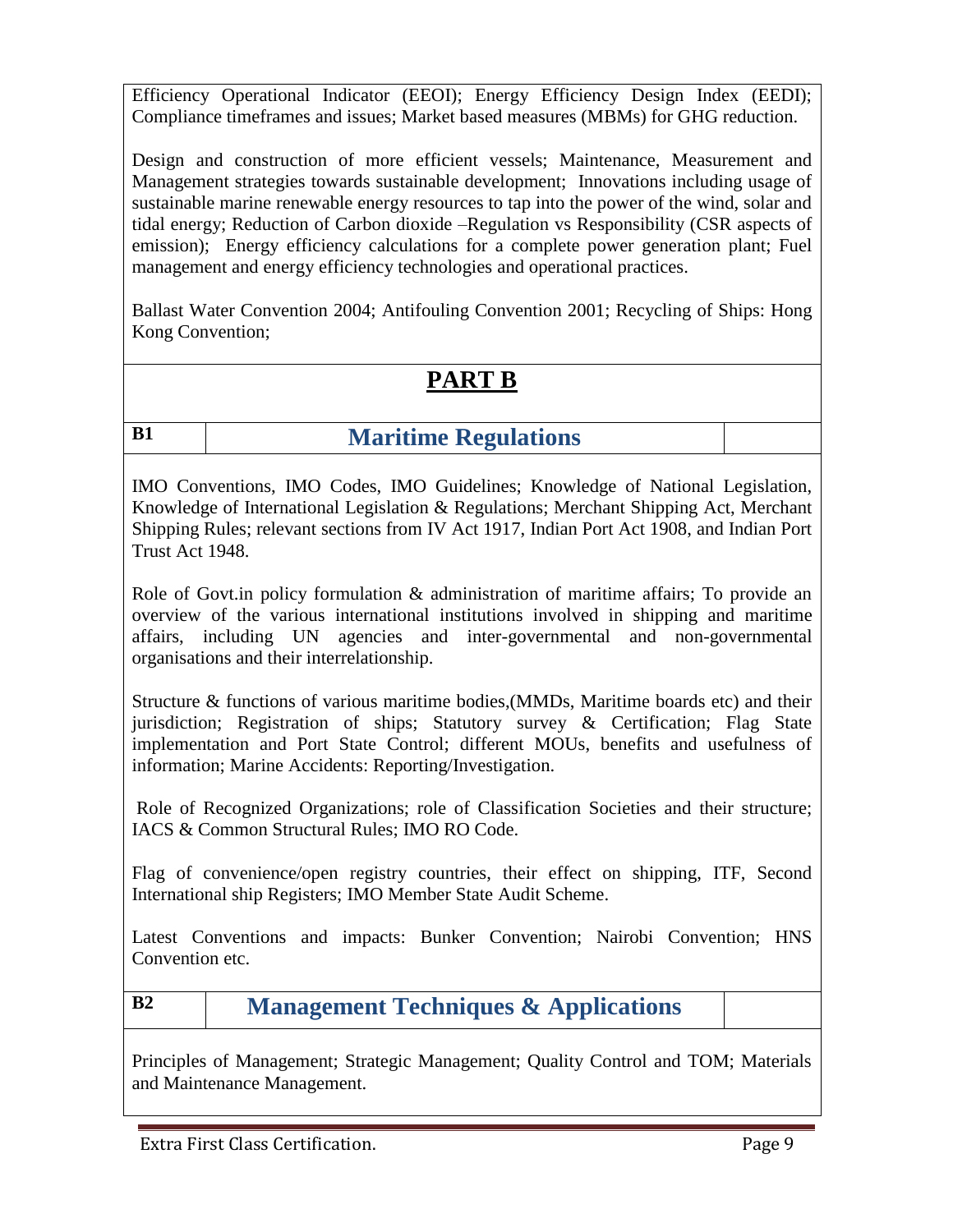Project management: Definition of Project and Project Management; Stages of a Project: Project Management processes such as Initiation, Planning, Execution, and Closure; Feasibility studies and Project Report; Techniques for project planning and scheduling, PERT, CPM, network, models, time-cost trade off concepts, resource allocation and Project monitoring and control; Project Integration Management; Computer applications for better Project Management.

Optimization: Schematic View of Optimization process, Optimization Methods in management science, and applications of optimization; Optimization methodologies including linear programming, network optimization, integer programming, and decision trees. Applications to logistics, manufacturing, transportation, marketing, project management, and finance.

Failure analysis tools:Fault Tree Analysis, Failure Mode and Effects Analysis, Root Cause Analysis, and Ishikawa Diagram.

# **B3 Naval Architecture**

Development of ship types: Internal arrangement based on cargo type; Structural arrangements of various ship types-longitudinal and transverse framing systems, continuity and connectivity of structural members. Ship hull form and its definitions; Sectional areas and moments; hydrostatics calculations; Floatation and trim.

Stability: Stability at small angles; Free surface effects; Effects of lifting and movement of large masses on stability, Stability at large angles; Cross-curves of stability; Curves of statical stability; Dynamical stability; Effect of asymmetrical flooding on trim and heel; Floodable length; Stability in damaged conditions-lost buoyancy and added weight methods.

Structural strength: Static force on ship in still waters, static longitudinal strength calculations, characteristics of shearing force and bending moment curves, response of the structure, shear stress in ship's structure, calculation of deflection, dynamic longitudinal strength, long term probability distribution, resistance of ship's structure's to buckling, strength of transverse structure, structural failure.

Powering & propulsion: Resistance of ships to forward motion-components of resistance, Viscous and wave resistance; Air resistance; Resistance due to roughness and fouling; Hump and hollow speeds; Laminar and turbulent boundary layer, Froude number and Reynold number; Model experiment, ITTC friction formulation and extrapolation procedure. Screw propeller geometry and definitions; Propeller theories momentum, blade element and lifting line; Propeller characteristics and open water efficiency, Hull propeller interaction, Wake, thrust deduction fraction, relative-rotative efficiency and quasi-propulsive coefficient; Propeller design using standard series data; Powering performance calculations; Ship trials and trial data analysis.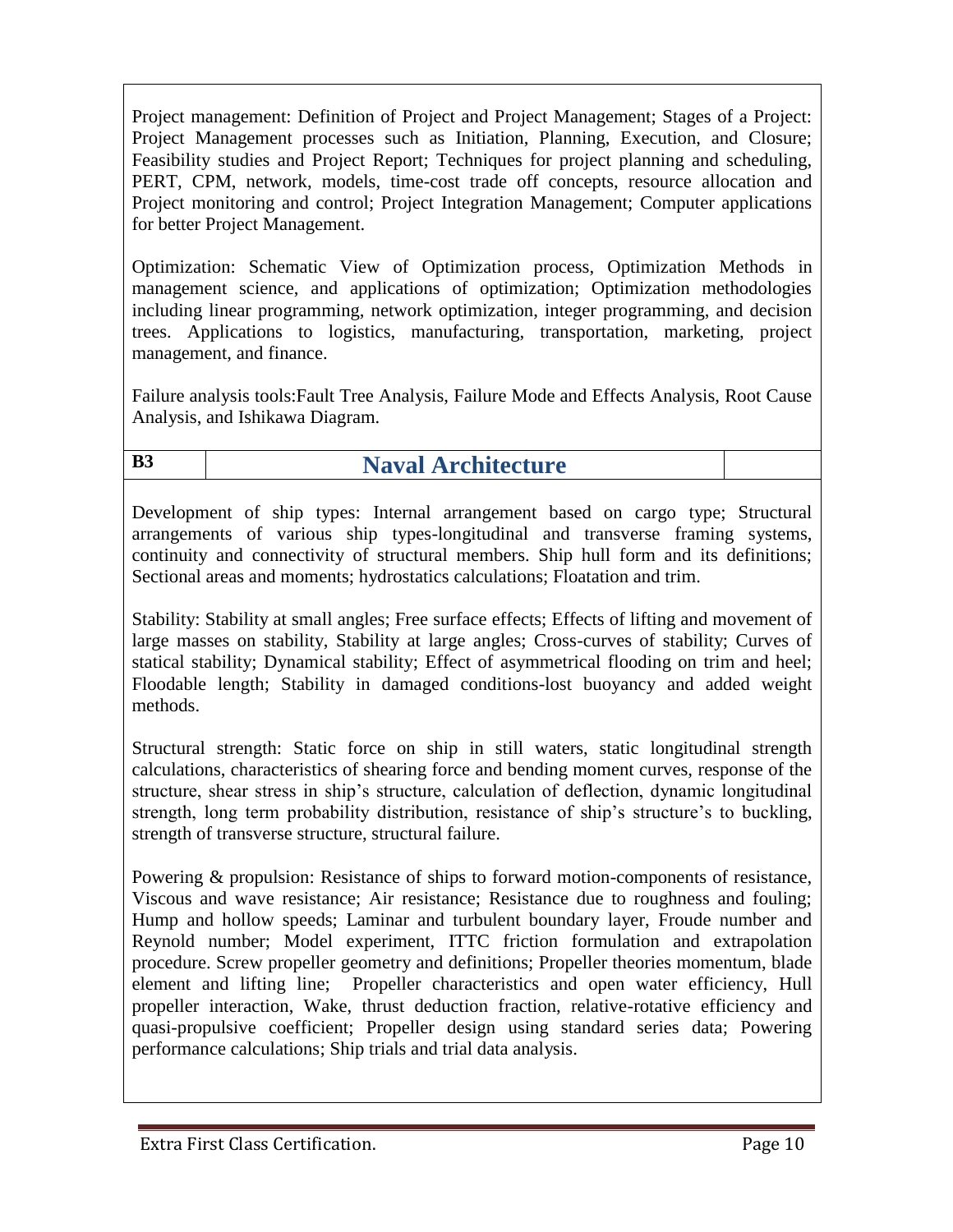Seakeeping: Sea-waves-theory of regular waves; Energy celerity dispersion and other characteristics of water waves; ship in regular waves; Encounter frequency; Ship motionsuncoupled heave, pitch and roll, Response amplitude operator, irregular and realistic seawaves; statistical description and wave-energy spectrum; Sea-states and theoretical energy-spectra motion of ships in irregular waves. Slamming, deck-wetness, sea-sickness and other derived responses

Ship maneuverability; Definitions of directional stability, steering ability and controllability, Hydrodynamic derivatives for motions in horizontal plane; Directional stability criteria; Turning-circle, zig-zag and other maneuvering trials; Rudder and its hydrodynamic characteristics; model experiments to stability maneuvering characteristics.

| B4 | <b>Vibration Engineering</b> |
|----|------------------------------|
|    |                              |

Introduction to Mechanical vibration; Hull girder vibration; Calculation of natural frequencies of hull girder and hull resonance diagram; Propeller induced vibration, Vibration control and Mount design.

Review of Basic Dynamics, Kinematics of Rigid Bodies, Vibration of Single DOF damped systems, Vibration of Multi- DOF Marine Structures, Free and Forced Response, Vibration isolation of Marine Engines, Tuned Absorbers, Rudiments of Rotor Dynamics, Critical Review of Basic Dynamics, Kinematics of Rigid Bodies, Vibration of Single DOF damped systems, Vibration of Multi- DOF Marine Structures, Free and Forced Response, Barred range, Vibration isolation of Marine Engines, Tuned Absorbers, Rudiments of Rotor Dynamics.

Single degree of freedom systems, two degree of freedom systems: Spring coupled, mass coupled, vibration absorbers, and vibration isolation. Multi degree of freedom systems: Lagrange's equation, close couples and far coupled systems, Dunker ley's approximation method, Rayleigh method, matrix method, matrix iteration, orthogonality principle, orthogonality, expansion theorem and modal analysis, Flexural and torsional vibration, single/two/three/multi rotor systems, torsionally equivalent shafts, effect of inertia of shafts*;*Stodola method, Holzer method, Galerkin method, Rayleigh- Ritz method, Myklested – Prohl method for far coupled systems, transfer matrix method.

Experimental methods in vibration analysis: Vibration instruments, vibration exciters, transducers and measurement devices, analyzers, vibration tests: free and forced vibration tests.

| B <sub>5</sub> | <b>Advanced</b> | <b>Marine</b> | <b>Engineering</b> |  |
|----------------|-----------------|---------------|--------------------|--|
|                | Knowledge       |               |                    |  |

Latest developments of Marine Diesel engines, auxiliaries like boilers, purifiers, pumps & pumping system, evaporators, purification systems, oily water separators, incinerators, sewage treatment plants, refrigeration & air conditioning systems, coolers, heat exchangers & their controls, compressed air systems, cooling systems, hydraulics, steering gear systems, propeller shafting systems, automation & control systems etc.